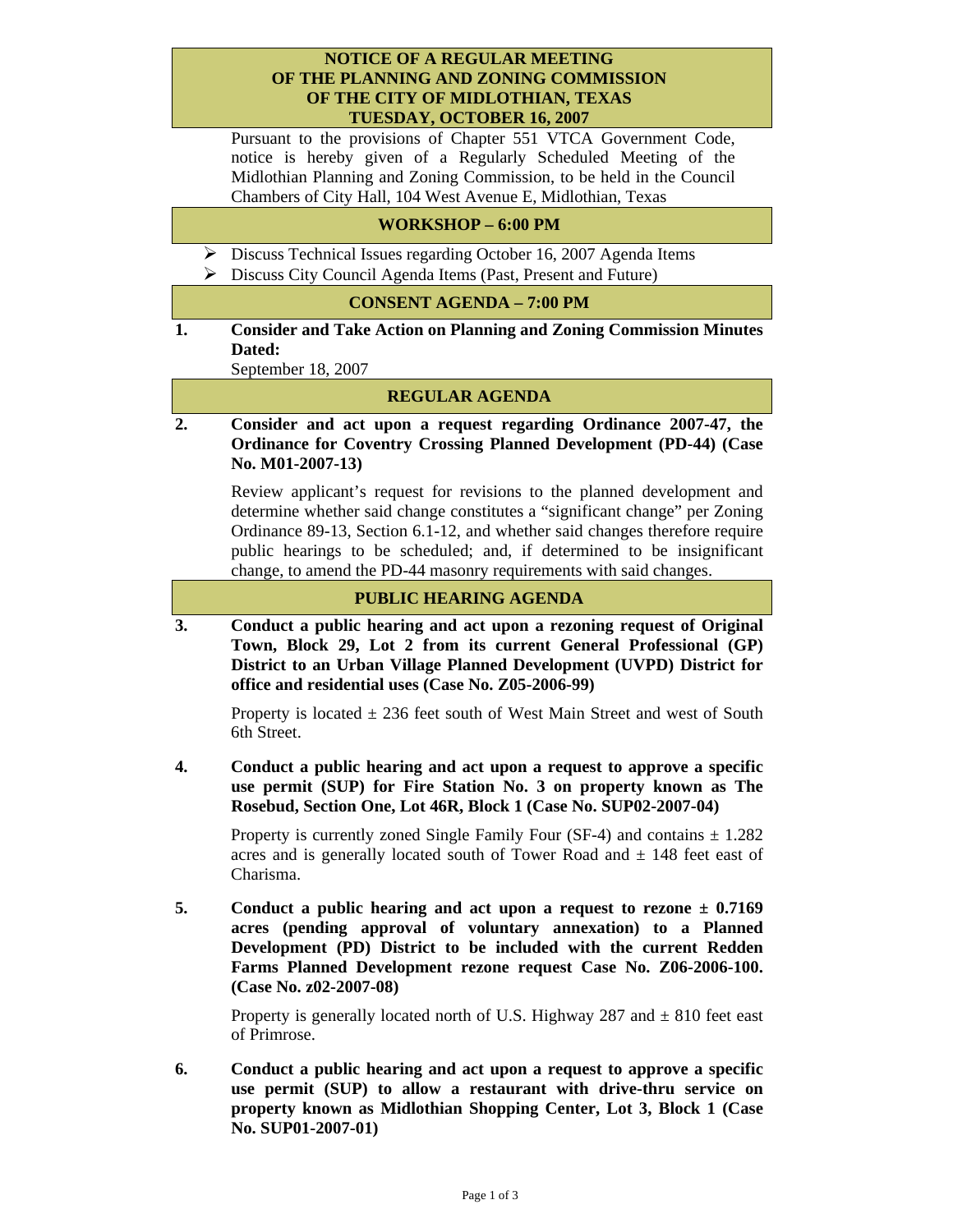# **PUBLIC HEARING AGENDA** *CONTINUED*

Property is currently zoned Commercial (C) District and contains  $\pm 0.94$ acres and is generally located south of E. Main Street and west of George Hopper Road.

**7. Conduct a public hearing to consider a rezone request of property known as Eastridge Plaza from Light Industrial (LI) District to a Planned Development (PD) District for retail & office uses (Case No. Z01-2007-05)** 

 Property is located in the W.M. Hawkins Survey, Abstracts No. 464 & 465 and contains  $\pm$  14.181 acres and generally located north of US Hwy 287 and 120 feet west of Midlothian Parkway.

**8. Conduct a public hearing act upon a rezone request to property known as 1404 North 9th Street from a Commercial (C) District to a Planned Development (PD) District for retail and office uses, and a residential (second-story loft) use (Case No. Z03-2007-09)** 

Property contains  $\pm$  0.545 acres and is generally located east of North 9<sup>th</sup> Street and  $\pm$  350 feet north of US Hwy 67 southbound service road.

**9. Conduct a public hearing to consider an amendment to Ordinance 2007- 15, as amended, the City of Midlothian's Comprehensive Plan (Case No. CP01-2007-06)** 

 Amending the Thoroughfare and Future Land Use Plan by adding and revising certain road segments to the Thoroughfare Plan Map and amending certain land use designations to the Future Land Use Plan providing a severability clause  $\&$  an effective date.

## **10. Conduct a public hearing to consider and act and upon amendments to Midlothian Zoning Ordinance 89-13, as amended (Case No. OZ02-2007- 10)**

 Amending Article 3 (Definitions) and Article 4.4 (Use Table); and, any other corresponding additions, deletions or changes to various Sections, Articles and Provisions contained in said Zoning Ordinance.

**11. Conduct a public hearing to consider and act upon amendments to the City of Midlothian Zoning Ordinance, adopted by Ordinance 89-13, as amended (Case No. OZ01-2007-07)** 

 Amending Article 7, Section 7.4 Sign Regulations to add a section for Unified Sign Agreements; and any other corresponding additions, deletions or changes to various Sections, Articles and Provisions contained in said Zoning Ordinance.

# **12. Continue a Public Hearing and act upon an ordinance regarding amendments to the City of Midlothian Zoning Ordinance 89-13, as amended (Case OZ06-2006-148)**

 To consider proposed amendments and changes to the City of Midlothian Zoning Ordinance 89-13, as amended: Article 6, Section 6.1, (Planned Development Amenities); and, any other corresponding additions, deletions or changes to various Sections, Articles and Provisions contained in said Zoning Ordinance and, establishing an effective date.